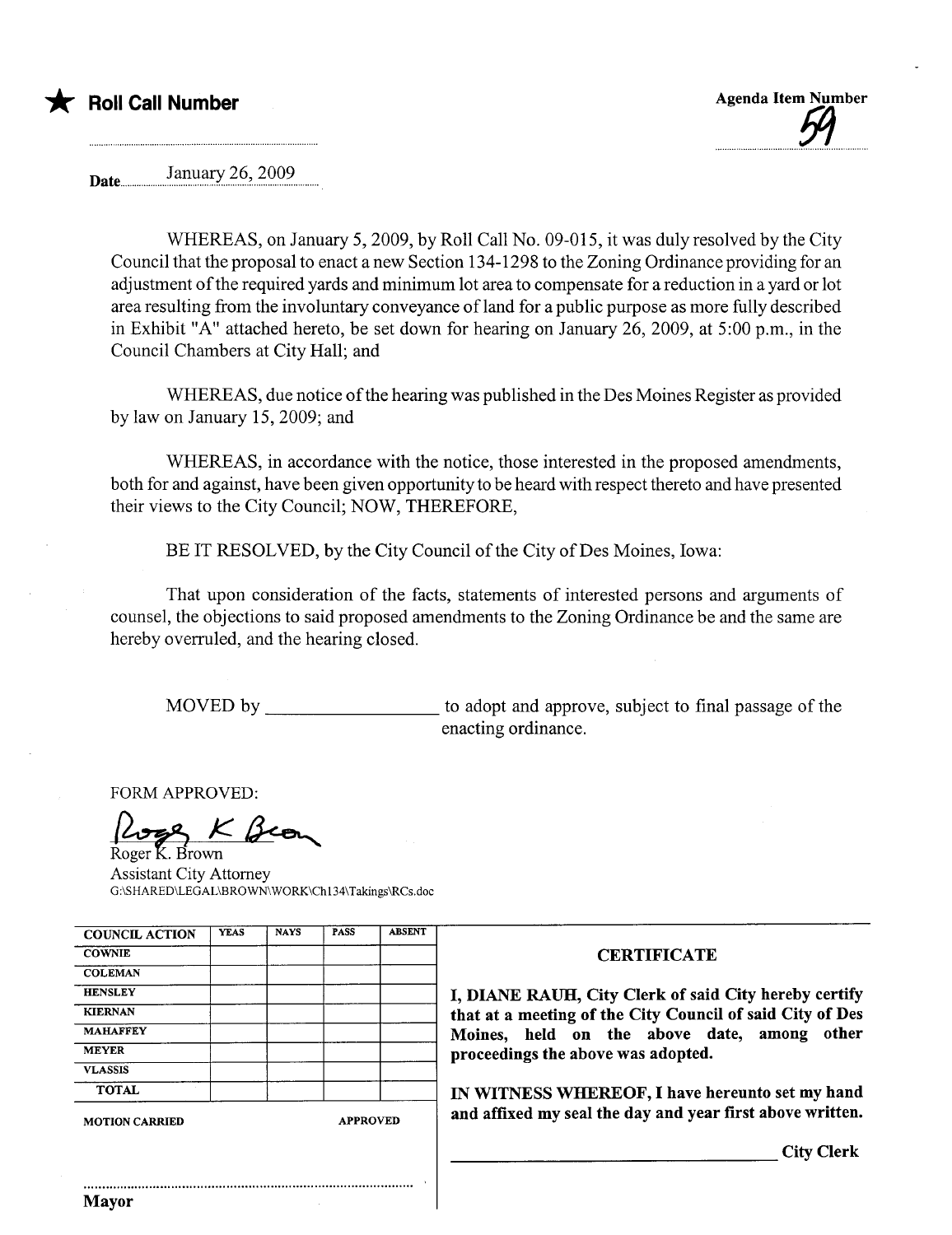**59** 

Proposed amendment to the Zoning Ordinance to automatically adjust the required setback and lot area to compensate for a reduction in the setback or lot area resulting from the involuntary acquisition of land for a public purpose.

#### Purpose of Amendment:

Street widening projects commonly require the acquisition of a portion of the required front yard setback and/or lot area for the existing buildings along the street. Currently a building becomes nonconforming under the Zoning Ordinance if any portion of the required setback or lot area is conveyed to another party. Without relief from the Board of Adjustment, a non-conforming building cannot be expanded, and cannot be rebuilt if destroyed by any means to an extent of 60 percent or more of its replacement cost at the time of destruction. No exception to these rules exist for conveyances to a governmental entity under condemnation or the threat of condemnation.

The Board of Adjustment currently lacks the authority to return any such building to its former conforming status. Any exception or variance granted by the Board of Adjustment to legalize such a building will automatically lapse if the building is thereafter destroyed by any means to an extent of 60 percent or more of its replacement cost at the time of destruction. (See §134- $1297(c)$  below.) As a result, the owner of any building which has been made nonconforming by a street widening project is at risk that the building cannot be rebuilt if it is ever destroyed by more than 60% of its replacement cost. This potential future risk is reported to have an immediate impact upon casualty insurance rates and the market value of the property.

The purpose of this amendment is to create an exception to the rule identified above, to allow such a building to be repaired or replaced on the old footprint if the work is commenced under authority of a building permit within six months of when the damage occurs.

### See, 134-1298. Adjustment of setbacks and lot area for partial takings.

(a) If a portion of a lot is conveyed to the state. the city. or any other political subdivision of the state through condemnation or under threat of condemnation. and the conveyance results in a structure or use of a structure upon the remaining lot becoming nonconforming or more nonconforming with a required yard or minimum lot area, then notwithstanding the limitations set forth in section 134-1297, if such structure is thereafter damaged to any extent or is totally destroyed by any means, the structure may be repaired, restored, or rebuilt to its prior condition, if all of the following conditions are satisfied:

1) The nonconfonnitv was created bv the convevance through condemnation or under threat of condemnation: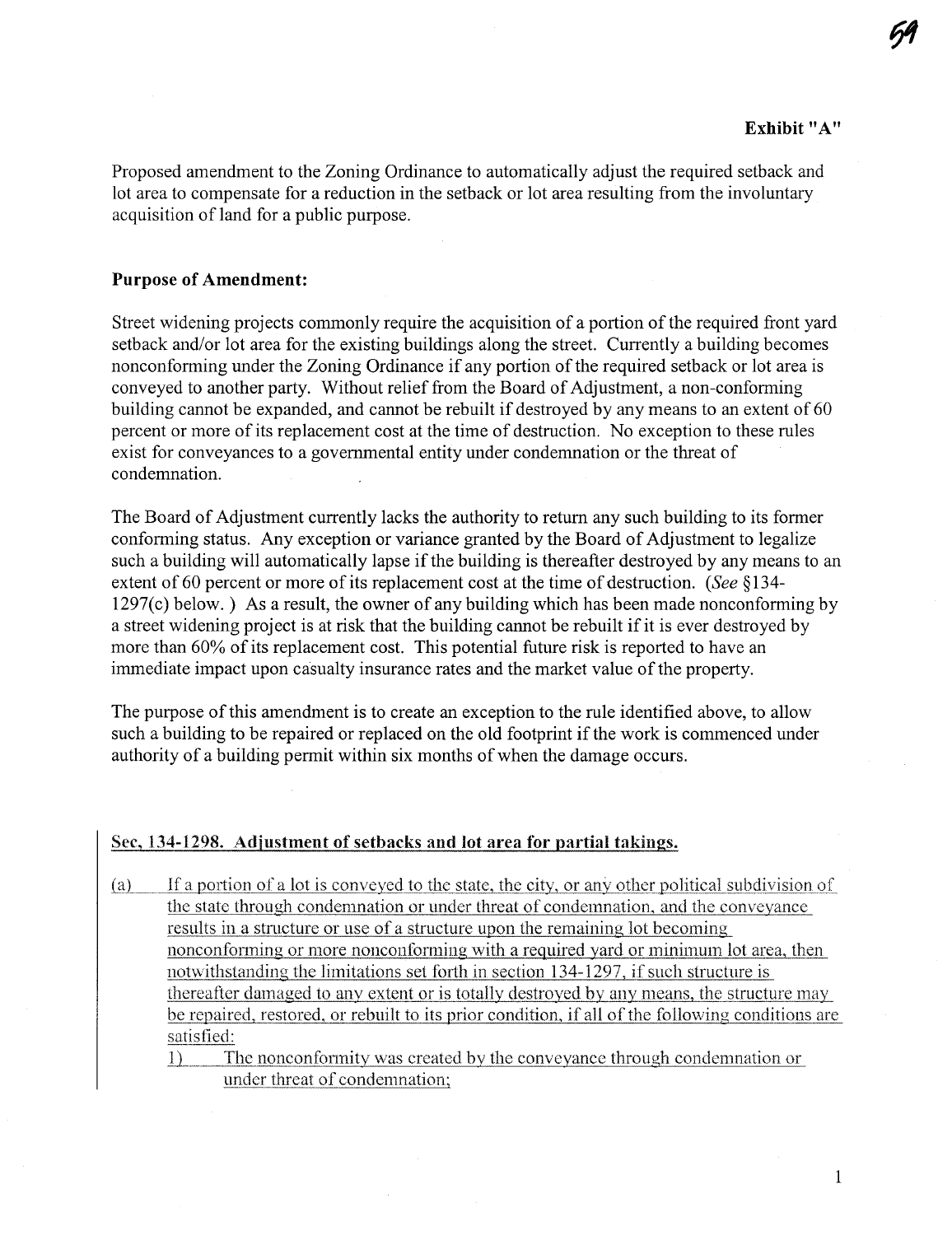- 2) Appropriate relief is obtained from the board of adjustment for any nonconformitv with the applicable zoning requirements. to the extent that such nonconformity preexisted such condemnation or conveyance;
- 3) The repair, restoration or rebuilding of the structure does not create any additional nonconfonnity of the structure beyond that originally created bv such conveyance or allowed bv any relief granted bv the board of adjustment;
- 4) The repair. restoration, or rebuilding is commenced within six months of sach damage under authority of a building pennit and is diligently pursued to completion; and.
- 5) One of the following conditions are satisfied:
	- (i) The acquisition document for such conveyanee contains language stating substantially as follows: "The provisions of Section 134-1298 of the City of Des Moines Zoning Ordinance shall apply to this acquisition": or
	- (ii) The zoning enforcement officer determines after consultation with the real estate division of the engineering department, that the circumstances of such conveyance affirmatively support a finding that any resulting nonconformities with the required yards or minimum lot area were not considered in determining the compensation paid for such conveyance.
- $(b)$  If a portion of a lot is conveyed to the state, the city, or any other political subdivision of the state through condemnation or under threat of condemnation, and the conveyance results in a single-family dwellng upon the remaining lot becoming nonconforming or more nonconforming with a required yard or minimum lot area. then the remaining lot shall be treated the same as a lot of record existing as of July 16, 1965, for the purposes of applying the provisions in Section 134-1296(b) regarding the construction of a single family detached dwelling.
- $(c)$  Any adjustment to the minimum lot area made under authority of this section shall automaticallv lapse in the event the lot is joined with other adjoining land under common ownership that collectively satisfy the applicable minimum lot area.
- (d) Any adjustment to a required yard made under authority of this section shall automatically lapse in the event the lot is joined with other adjoining land under common ownership that collectively satisfy the applicable minimum required yard.

Secs. 134-1298-1299--134-1325. Reserved.

G:\SHARED\LEGAL\BROWN\WORK\Ch134\Takings\Exhibit A.doc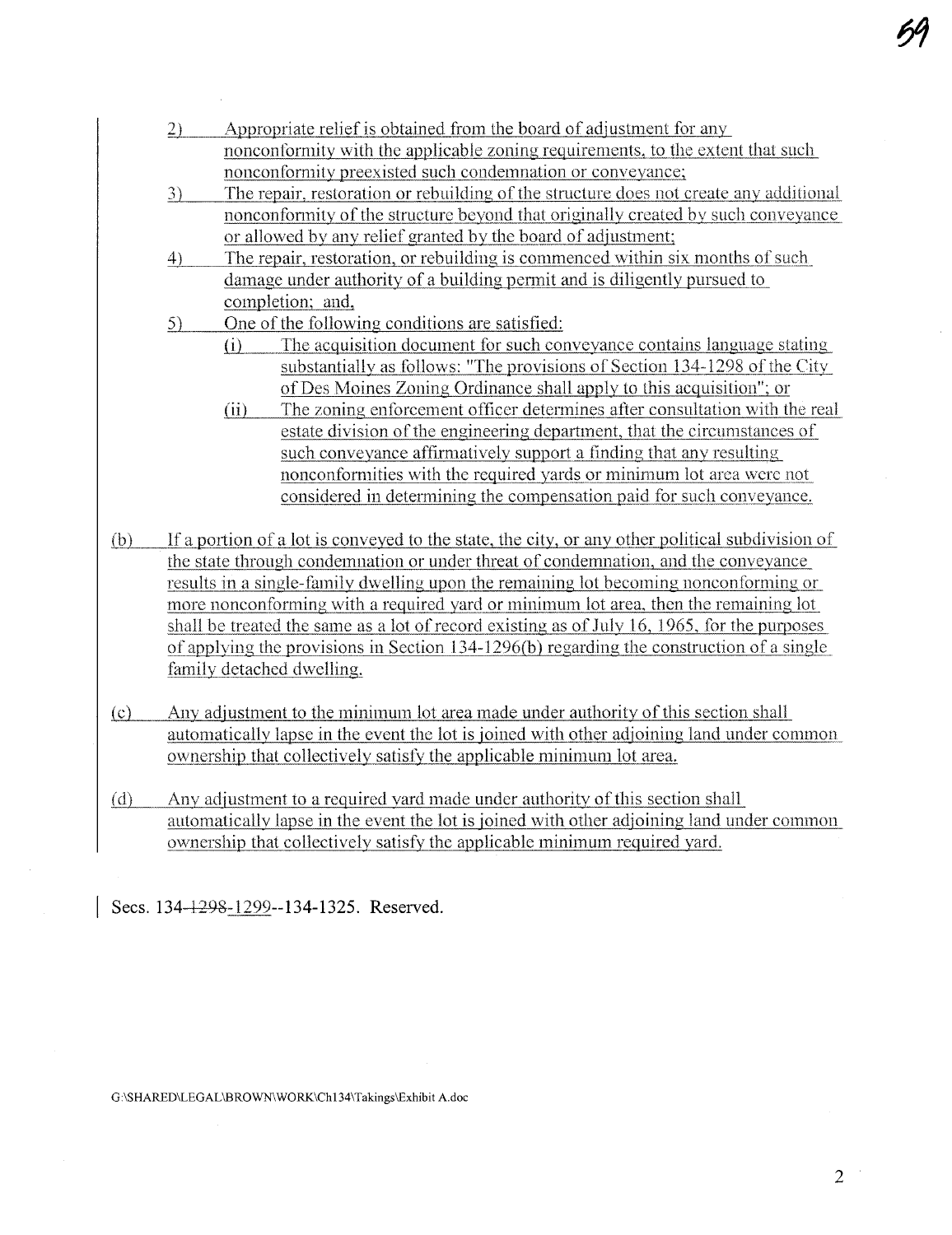January 16, 2009

| Date | ~ |
|------|---|
|      |   |

 $A$ genda Item  $A$ 

Roll Call #

Honorable Mayor and City Council City of Des Moines, Iowa

Members:

Communication from the City Plan and Zoning Commission advising that at their meeting held January 15, 2009, the following action was taken:

# COMMISSION RECOMMENDATION:

After public hearing, the members voted 11-0 as follows:

| <b>Commission Action:</b> | Yes | Nays | Pass | Absent |
|---------------------------|-----|------|------|--------|
| Leisha Barcus             | Χ   |      |      |        |
| JoAnne Corigliano         | Х   |      |      |        |
| <b>Shirley Daniels</b>    |     |      |      | Х      |
| Jacqueline Easley         | Х   |      |      |        |
| Dann Flaherty             | Χ   |      |      |        |
| <b>Bruce Heilman</b>      | х   |      |      |        |
| <b>Ted Irvine</b>         | Х   |      |      |        |
| Jeffrey Johannsen         |     |      |      | Х      |
| Greg Jones                | Х   |      |      |        |
| <b>Frances Koontz</b>     |     |      |      | Х      |
| Jim Martin                | х   |      |      |        |
| <b>Brian Millard</b>      | Χ   |      |      |        |
| Mike Simonson             | Χ   |      |      |        |
| <b>Kent Sovern</b>        | Χ   |      |      |        |

APPROVAL of the Amendment to the Zoning Ordinance to automatically adjust the required setback and lot area to compensate for a reduction in the setback or lot area resulting from the involuntary acquisition of land for a public purpose. (10-2008-5.04)

# STAFF RECOMMENDATION TO THE P&Z COMMISSION

Staff recommends approval of the proposed text amendment.

# STAFF REPORT

# i. GENERAL INFORMATION

Street widening projects commonly require the acquisition of a portion of the required front yard setback and/or lot area for the existing buildings along the street. Currently a building becomes nonconforming under the Zoning Ordinance if any portion of the required setback or lot area is conveyed to another party. Without relief from the Board of Adjustment, a non-conforming building cannot be expanded, and cannot be rebuilt if destroyed by any means to an extent of 60 percent or more of its replacement cost at the time of destruction. No exception to these rules exists for conveyances to a governmental entity under condemnation or the threat of condemnation.



Y PLAN AND ZONING COMMISSION ARMORY BUILDING 602 ROBERT D. RAY DRIVE DES MOINES, IOWA 50309-1881 (515) 283-4182

> ALL-AMERICA CITY 1949,1976,1981 2003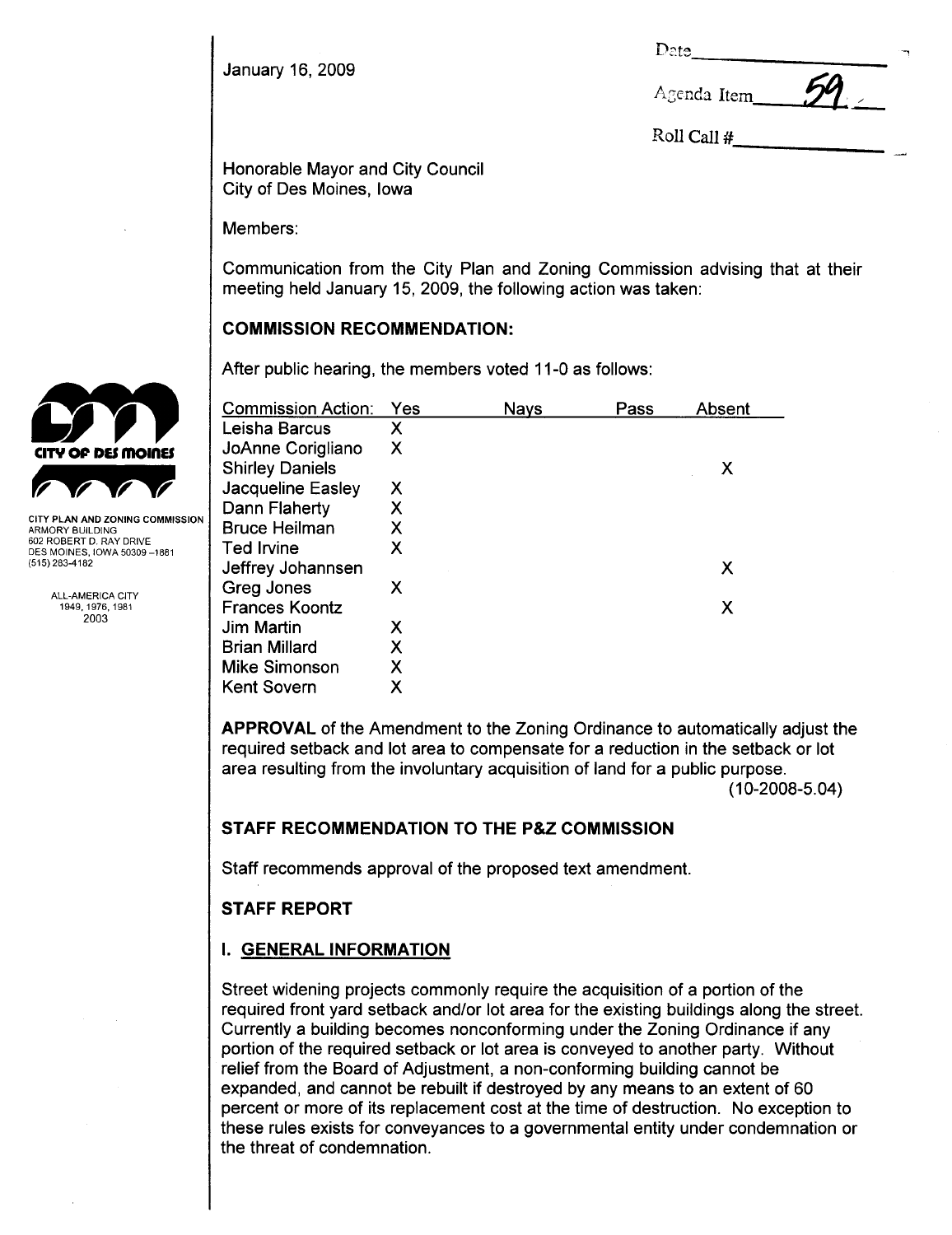The Board of Adjustment currently lacks the authority to return any such building to its former conforming status. Any Exception or Variance granted by the Board of Adjustment to legalize such a building will automatically lapse if the building is thereafter destroyed by any means to an extent of 60 percent or more of its replacement cost at the time of destruction. (See §134-1297(c)) As a result, the owner of any building which has been made nonconforming by a street widening project faces a risk that the building cannot be rebuilt if it is ever destroyed by more than 60% of its replacement cost. This potential future risk is reported to have an immediate impact upon casualty insurance rates and the market value of the property.

The purpose of this amendment is to create an exception to the rule identified above, to allow such a building to be repaired or replaced on the old footprint if the work is commenced under authority of a building permit within 6-months of when the damage occurs. Please refer to the underlined text of the attached "Exhibit A" for the proposed text amendment.

## SUMMARY OF DISCUSSION

There was no one in the audience to speak on this item and no discussion.

### COMMISSION ACTION

Jacqueline Easley: Motion to approve staff recommendation to approve the amendment to the Zoning Ordinance to automatically adjust the required setback and lot area to compensate for a reduction in the setback or lot area resulting from the involuntary acquisition of land for a public purpose.

Motion passed 11-0

Respectfully submitted,

Jason Van Essen, AICP Senior City Planner

JMV:c1w

cc: File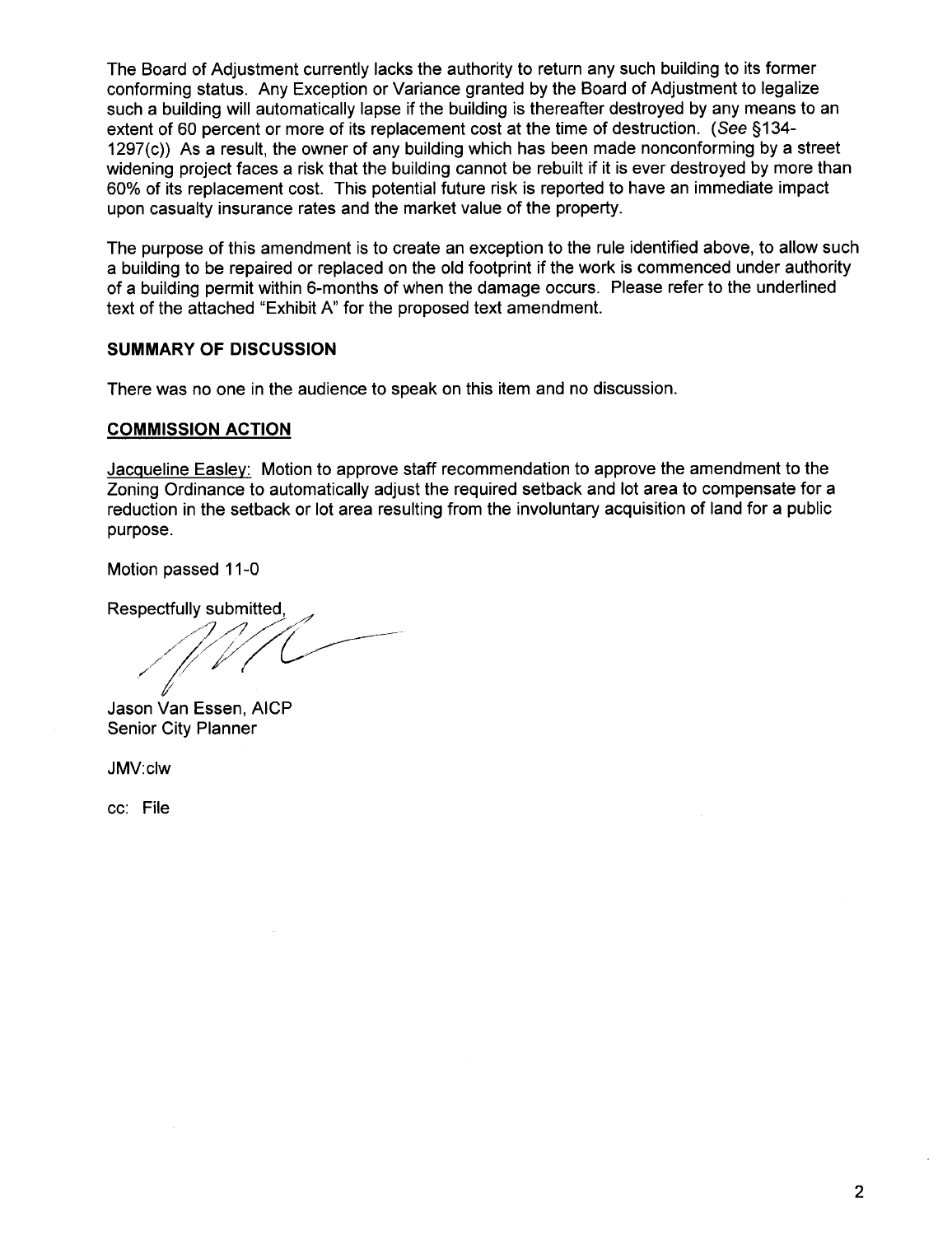54

Proposed amendment to the Zoning Ordinance to automatically adjust the required setback and lot area to compensate for a reduction in the setback or lot area resulting from the involuntary acquisition of land for a public purose.

### Purpose of Amendment:

Street widening projects commonly require the acquisition of a portion of the required front yard setback and/or lot area for the existing buildings along the street. Curently a building becomes nonconforming under the Zoning Ordinance if any portion of the required setback or lot area is conveyed to another party. Without relief from the Board of Adjustment, a non-conforming building cannot be expanded, and cannot be rebuilt if destroyed by any means to an extent of 60 percent or more of its replacement cost at the time of destruction. No exception to these rules exist for conveyances to a governmental entity under condemnation or the threat of condemnation.

The Board of Adjustment currently lacks the authority to return any such building to its former conforming status. Any exception or variance granted by the Board of Adjustment to legalize such a building will automatically lapse if the building is thereafter destroyed by any means to an extent of 60 percent or more of its replacement cost at the time of destruction. (See  $§134-$ 1297(c) below.) As a result, the owner of any building which has been made nonconforming by a street widening project is at risk that the building canot be rebuilt if it is ever destroyed by more than 60% of its replacement cost. This potential futue risk is reported to have an immediate impact upon casualty insurance rates and the market value of the property.

The purpose of this amendment is to create an exception to the rule identified above, to allow such a building to be repaired or replaced on the old footprint if the work is commenced under authority of a building permit withn 6 months of when the damage occurs.

#### Sec. 134-1297. Abandonment of variances, exceptions and conditional uses.

- (a) Uses of land, structures and uses of structures which would otherwise be prohibited under this chapter but have been allowed by the granting of an exception or varance or have been allowed as a conditional use may continue until such exception, variance or conditional use lapses as provided in ths section.
- (b) If any such use of land or of a structure is not commenced by July 1, 1995, or within two years of the allowance of the varance, exception or conditional use, whichever is later, or is discontinued for a period of one year after July 1, 1993, such varance, exception or conditional use shall lapse, and any subsequent use of such land or structure shall conform to the district regulations for the district in which such land or structure is located.
- (c) If the event the construction of any such structue is not commenced by July 1, 1995, or within two years of the issuance of the variance, exception or conditional use for such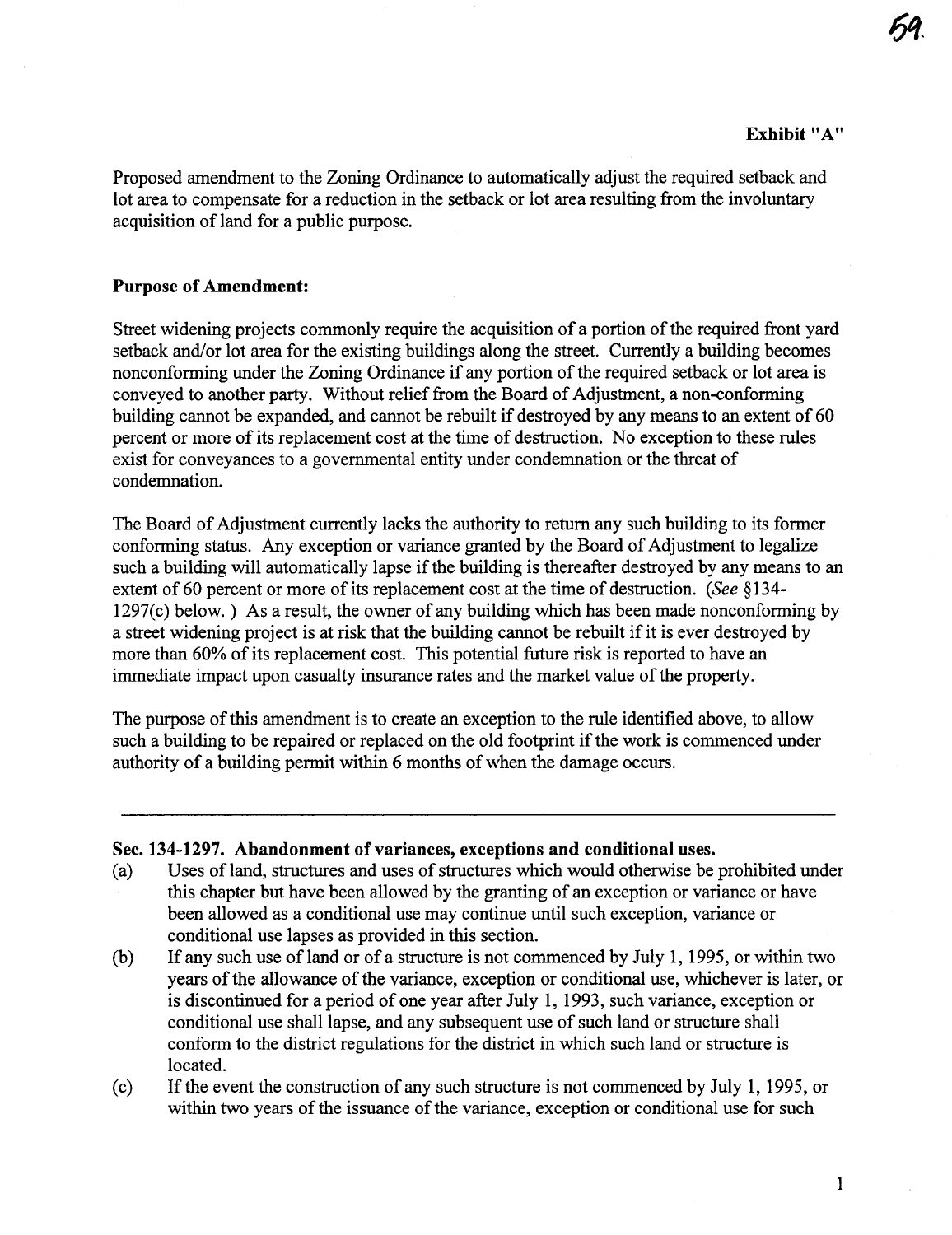structure, whichever is later, and diligently pursued to completion, such variance, exception or conditional use shall lapse, and any subsequent use of such land shall conform to the district regulations for the district in which such land is located. If any such structure, except those within an R-HD residential historic district, is destroyed by any means to an extent of 60 percent or more of its replacement cost at the time of destruction, it shall not be reconstructed; any such variance, exception or conditional use permit for such structue shall lapse; and any subsequent use of such land shall conform to the district regulations for the district in which such land is located.

### Sec. 134-1298. Adjustment of setbacks and lot area for partial takings.

- (a) If a portion of a lot is conveyed to the state. the city. or any other political subdivision of the state through condemnation or under threat of condemnation, and the conveyance results in a structue or use of a structure upon the remaining lot becoming nonconforming or more nonconforming with a required yard or minimum lot area. then notwithstanding the limitations set forth in section 134-1297, if such structure is thereafter damaged to any extent or is totally destroyed by any means, the structure may be repaired. restored, or rebuilt to its prior condition. if all of the following conditions are satisfied:
	- 1) The nonconformity was created by the conveyance through condemnation or under threat of condemnation:
	- 2) Appropriate relief is obtained from the board of adjustment for any nonconformty with the applicable zoning requirements. to the extent that such nonconformity preexisted such condemnation or conveyance:
	- 3) The repair, restoration or rebuilding of the structure does not create any additional nonconformity of the structure beyond that originally created by such conveyance or allowed by any relief granted by the board of adjustment:
	- 4) The repair, restoration. or rebuilding is commenced within six months of such damage under authority of a building permit and is diligently pursued to completion: and.
	- 5) One of the following conditions are satisfied:
		- (i) The acquisition document for such conveyance contains language stating substantially as follows: "The provisions of Section 134-1298 of the City of Des Moines Zoning Ordinance shall apply to ths acquisition"; or
		- (ii) The zoning enforcement officer determines after consultation with the real estate division of the engineering department, that the circumstances of such conveyance affrmatively support a finding that any resulting nonconformities with the required yards or minimum lot area were not considered in determining the compensation paid for such conveyance.
- (b) If a portion of a lot is conveyed to the state. the city. or any other political subdivision of the state through condemnation or under threat of condemnation, and the conveyance results in a single-family dwelling upon the remaining lot becoming nonconforming or more nonconforming with a required yard or minimum lot area. then the remaining lot shall be treated the same as a lot of record existing as of July 16, 1965, for the purposes